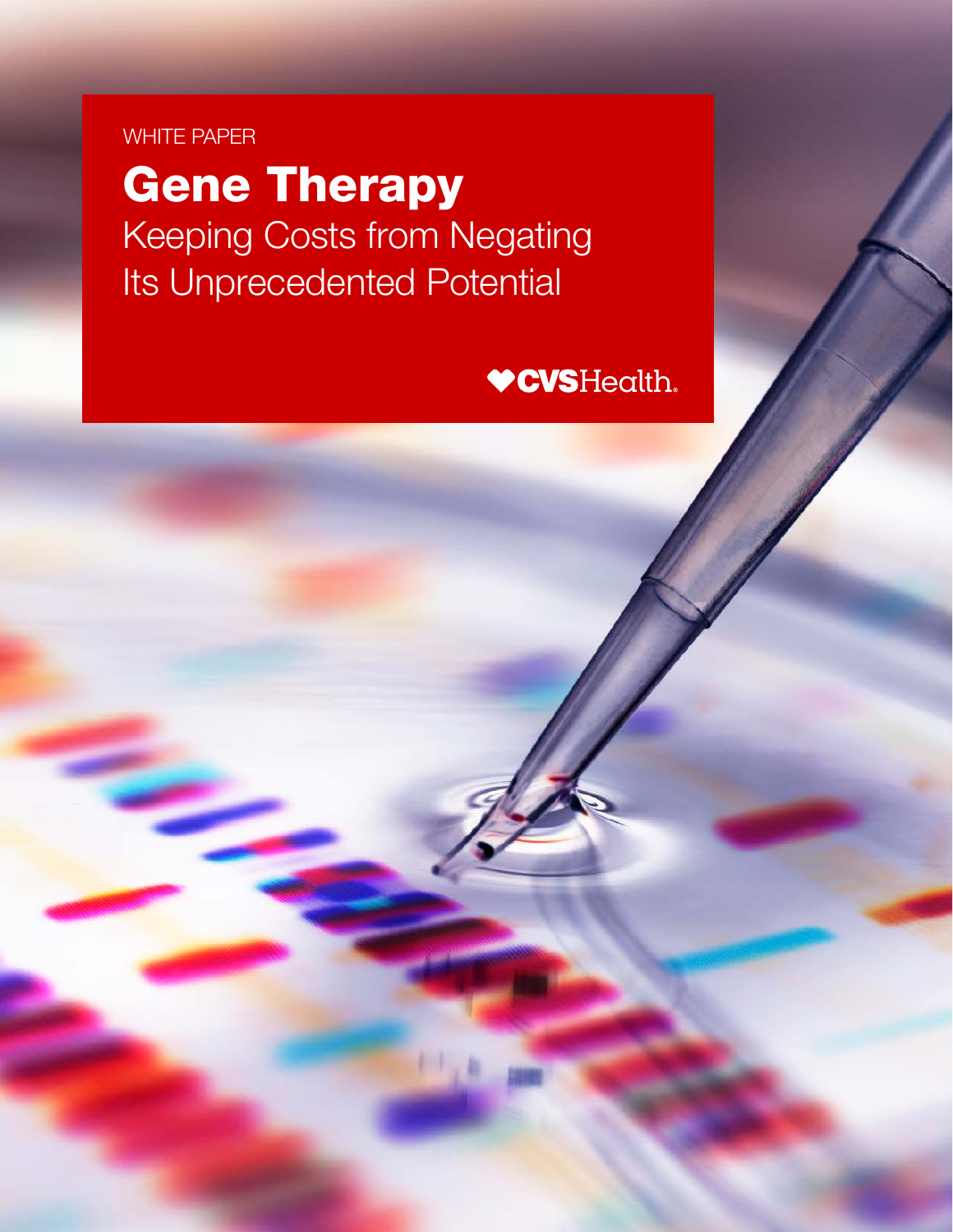## Table of Contents

| <b>Introduction</b>                                                                                                               | 3   |
|-----------------------------------------------------------------------------------------------------------------------------------|-----|
|                                                                                                                                   |     |
|                                                                                                                                   | - 6 |
|                                                                                                                                   |     |
| Approaches to Reduce the Cost Impact of Gene Therapies <b>Exercise 2.1 Approaches</b> to Reduce the Cost Impact of Gene Therapies | 10  |
|                                                                                                                                   | 13  |



[Troy Brennan, M.D.](https://payorsolutions.cvshealth.com/insights/contributors/troy-brennan-md)

Executive Vice President and Chief Medical Officer, CVS Health

### [Sree Chaguturu, M.D.](https://payorsolutions.cvshealth.com/insights/contributors/surya-singh-md)

Senior Vice President, CVS Health and Chief Medical Officer, CVS Caremark

### [Daniel Knecht, M.D.](https://payorsolutions.cvshealth.com/insights/contributors/daniel-knecht)

Vice President, Health Strategy and Innovation, CVS Health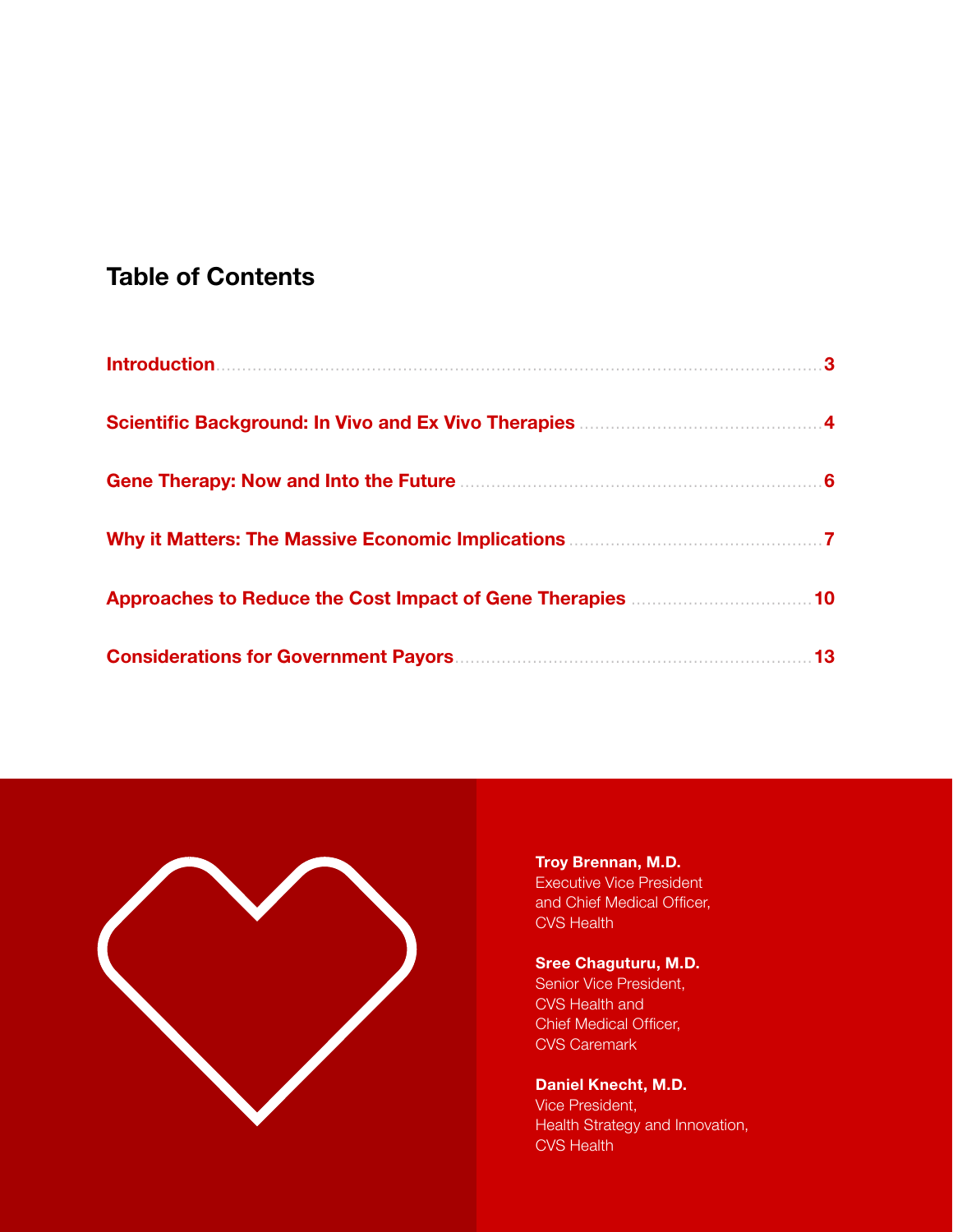## <span id="page-2-0"></span>Introduction

After many years of scientific promise but few real results, gene therapies are now a reality. These exciting new interventions have the potential to relieve tremendous suffering for patients with genetic disorders. Making sure these treatments are accessible for all those who need them requires innovative partnerships, as well as new ways of providing health insurance and pharmacy benefit design.

Generally speaking, gene therapies use a target gene that expresses protein products at a sufficient level to cure, or at least ameliorate, a disease caused by a genetic defect. So far, the U.S. Food and Drug Administration (FDA) has approved a handful of gene therapies to treat serious diseases that were previously untreatable except through supportive measures. The European Medicines Agency has approved a few more than the FDA — and there are many more in the pipeline.<sup>[1](#page-13-0)</sup>

Along with the promise of a potential cure that gene therapies offer, come unprecedented costs. One recent example of this is Zolgensma, a treatment for spinal muscular atrophy (SMA), which debuted at a cost of more than \$[2](#page-13-0) million – by far the most costly single-dose medication ever.<sup>2</sup> While Zolgensma is the most prominent example, many similar therapies all likely carrying very high price tags, are under development.

The role of CVS Health — and Aetna as a health insurer — is to reduce the costs of therapy, while ensuring appropriate utilization of cutting-edge therapies.

In this position paper, we review the history and development of gene therapies, the cost of the treatments already on the market, and considerations for policy makers. CVS Health will continue to build a rigorous, evidence-based formulary and apply clinically appropriate utilization management rules to gene therapy. Here, we highlight additional solutions we are developing to help mitigate the financial impact for our clients and their plan members. Without solutions to help payors manage the cost, some may make the choice to exclude coverage, which could jeopardize patient access to these potentially life-saving medications.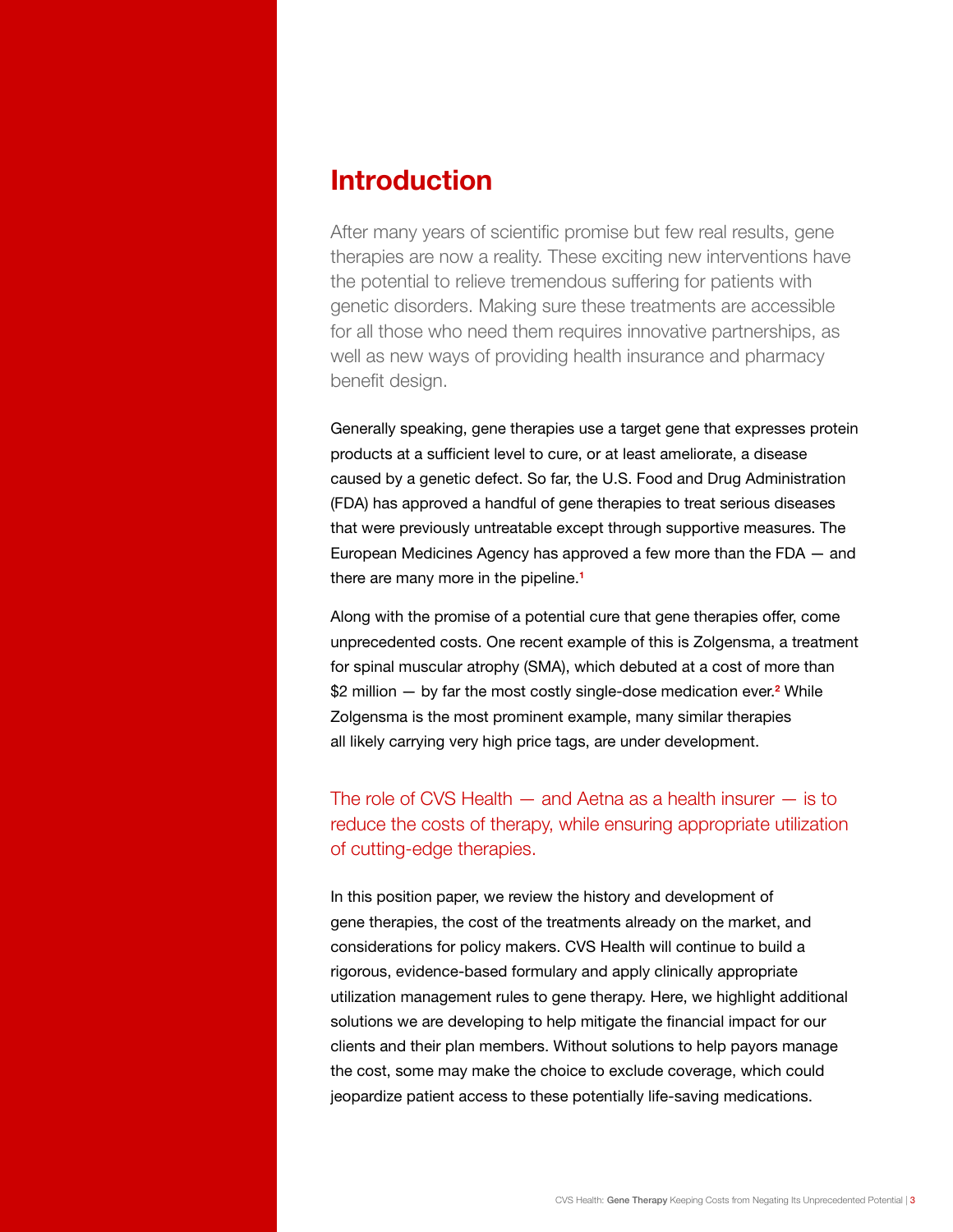# <span id="page-3-0"></span>Scientific Background: In Vivo and Ex Vivo Therapies

Gene therapies insert DNA containing a functioning gene into a cell, to replace a faulty or missing one, to correct the effects of a disease-causing mutation[.3](#page-13-0) In order for gene therapy to work, once administered, the new DNA must reach the damaged cell, enter the cell, and either express or disrupt a protein.

Gene therapies fall into two categories: in vivo and ex vivo.

The in vivo approach involves use of a gene inserted into a viral envelope, often an adeno-associated virus (AAV). The gene-carrying virus is prepared in a laboratory and delivered to the target organ either by an injection or a simple infusion, where it is taken up by cells in target organs. It is not integrated into the chromosome, but nonetheless does appear to have a sturdy and long-lasting response, especially in slowly replicating cells like retinal cells, or neurons. Luxturna, which is injected directly into a patient's retina to mitigate vision loss in pediatric and adult patients with a specific type of progressive blindness due to a mutated gene, and Zolgensma, the new therapy for treating SMA, are both examples of in vivo gene therapies[.](#page-13-0)[4](#page-13-0)

## In Vivo Gene Therapy



7. Result The new gene injected into the nucleus.

6. Break down Vesicle breaks down releasing the vector.

5. Packaging Vector is packaged into the vesicle.

4. Binding The vector binds to patient's cell.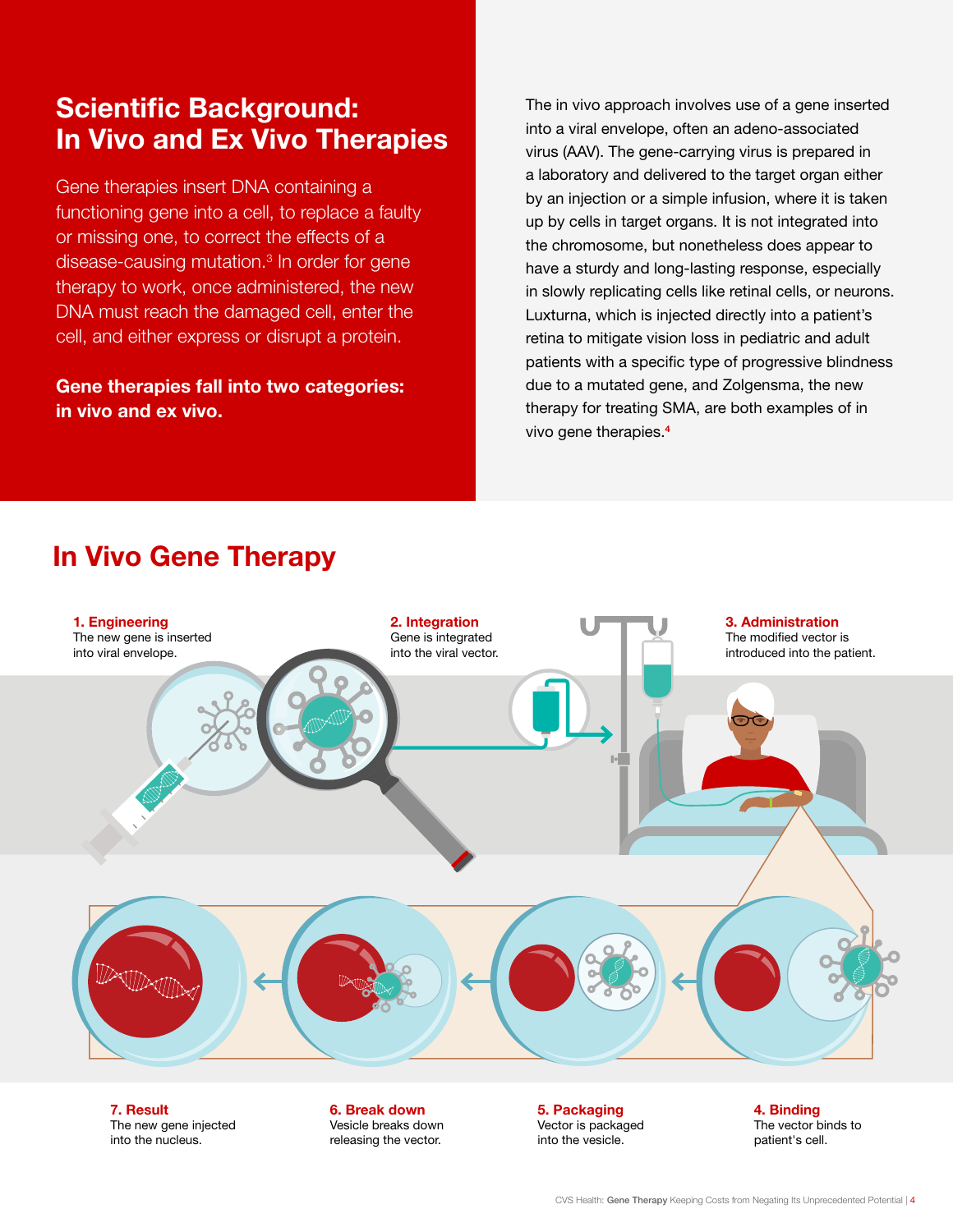In ex vivo gene therapy, target cells containing the faulty or missing genes are extracted from the patient in a clinical facility, usually a hospital, and re-engineered in the laboratory to integrate a new — or functional — gene into the chromosome. The reprogrammed cells are then infused into the patient. The new gene is distributed through the patient's system as these cells multiply. Various cell types can be genetically engineered for ex vivo treatment.

Currently, progenitor and mesenchymal stem cells are the ones used most often. The best known examples of an ex vivo approach are [chimeric antigen receptor T-cell \(CAR-T\) therapies](https://payorsolutions.cvshealth.com/insights/gene-therapies-promising-costly-complex) used to treat certain forms of lymphoma and leukemia. They offer treatment options for patients with advanced, aggressive forms of cancer, which were previously incurable.<sup>[5](#page-13-0)</sup>

# Ex Vivo Gene Therapy



Ex vivo gene therapies are highly personalized and complex, and may carry significant clinical risk. In most cases, the treatments need to be administered in a hospital setting under medical supervision. For example, in CAR-T, which is a type of ex vivo therapy, neurological toxicity and cytokine release syndrome (CRS) are serious complications and can lead to life-threatening cardiac and respiratory distress, multi-organ failure requiring intensive care unit admission, or even death.<sup>6</sup> Generally, patients are advised to stay within two hours of a treatment center for at least four weeks after receiving therapy. Therapies that have been approved so far are only available at select treatment centers across the country which have trained professionals, and have been certified by the manufacturer in the handling and administration of these treatments. Given the complexity of administering these agents — and the relatively limited number of facilities that are fully trained to offer them — patient access remains a challenge.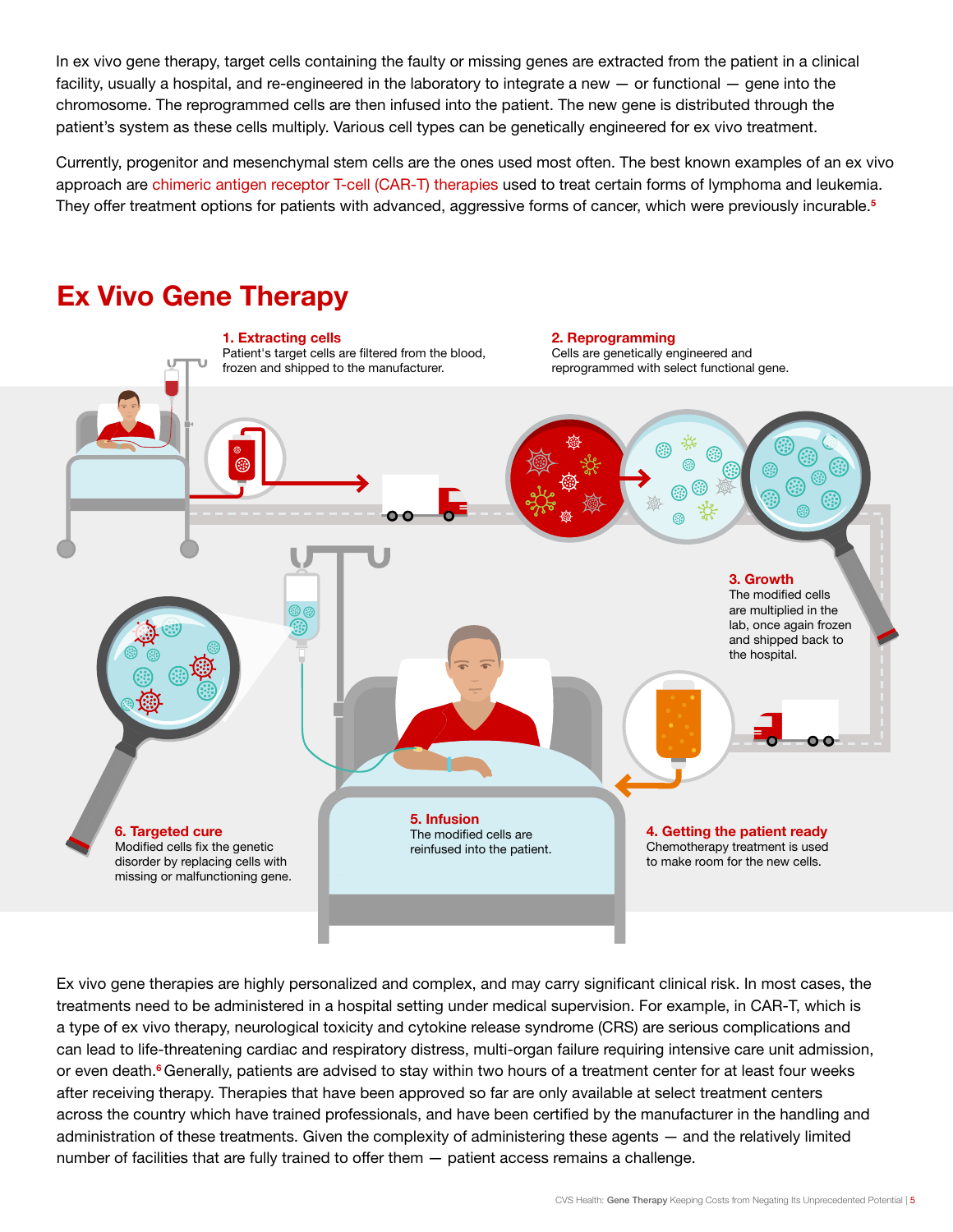Two key differences between ex vivo and in vivo gene therapies are how they are developed, and the complexity and cost of administration.

- Ex vivo therapies require a set of procedures akin to a bone marrow transplant. Existing cells may have to be "ablated" — a process that can take weeks — while the patient is hospitalized and under clinical supervision. In vivo therapies, on the other hand, require insertion of the genetically modified virus into the target tissue. Luxturna requires a sub-retinal injection. Zolgensma only requires an infusion. **1**
- There is at least some thought that ex vivo approaches utilizing stem cells may have a greater chance of long-term persistence compared to in vivo transplants. However, because ex vivo therapies require prolonged hospitalization, the total cost of care for administration for these treatments is likely to be considerable. By contrast, in vivo drugs are delivered as infusions or injections and it is likely that they can be administered in outpatient settings. **2**

## <span id="page-5-0"></span>Gene Therapy: Now and Into the Future

In addition to those already approved, numerous gene therapies are in development, which could help treat, and even cure, other previously untreatable conditions. Some target relatively rare monogenic illnesses, such as cerebral adrenoleukodystrophy, Sanfilippo syndrome, and adenosine deaminase deficiency.<sup>7,8,9</sup> However, treatments in development, with potential approval and market launch expected by 2021, also include much more common genetic disorders like hemophilia A and B, which together have a prevalence of at least 20,000 individuals in the United States.<sup>[10](#page-13-0)</sup> An estimated 70,000-100,000 Americans have sickle cell disease.<sup>[11](#page-13-0)</sup> Muscular dystrophy affects more than 200,000 Americans.[12](#page-13-0) Both conditions could potentially have gene therapies available by 2023.

The problem that long bedeviled gene therapies, especially in vivo treatments, was overcoming the immune response

to the viral envelope. The development of the AAV and lentiviral vectors that are now in use, helped overcome the challenge. As a result, there are now many potentially viable products in the pipeline as companies move quickly to design the genes necessary to address the more prevalent monogenetic (single gene defect) disorders.

Prior to the development of gene therapies, many of these disorders were not only untreatable and incurable, but also significantly affected patients' quality of life. For instance, a majority of patients born with SMA progressed to severe disability and dependence on a ventilator during the first two years of their life and most died before age 3. Others, with less severe disease, require lifelong, chronic care. Curative treatments for such genetic disorders were unfathomable a decade ago; unfortunately, so are the costs of the cures currently in development.

A gene therapy treatment, which can effectively cure the disease, could not only prevent much suffering but also lead to cost savings in the long-term from a reduction in the attendant costs of care.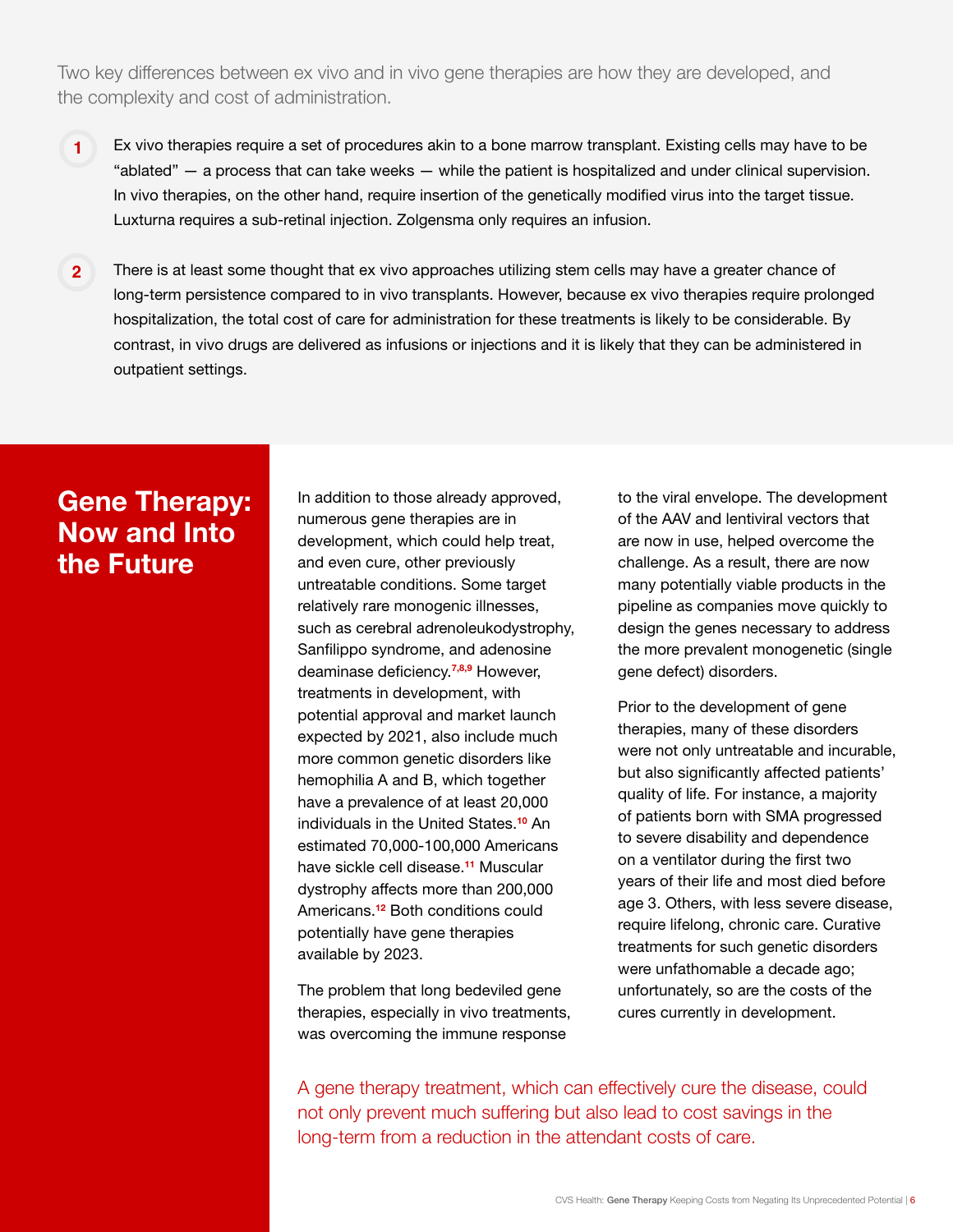# <span id="page-6-0"></span>Why it Matters: The Massive Economic **Implications**

# potential price of a single treatment \$2M

While the life-changing and life-saving potential of gene therapies is tremendously exciting, finding ways to pay for these treatments is a significant challenge for families and payors. With prices for a single treatment as high as \$2 million, many employers are struggling to find ways to offer coverage without bankrupting their health plans, or even their companies. What's more, these costs will hit plans  $-$  and the health care system  $-$  in one massive blow rather than being spread out over time.

Extrapolating these costs to a larger population illustrates the problem. Even if we assumed just 5,000 individuals were to be treated by gene therapy each year, if future treatments are priced at par with Zolgensma, it would add \$10 billion per year to the nation's health care bill — an additional \$50 per year of health care costs for every insured American. And that's before accounting for the attendant health care costs of complex administration methods such as the ex vivo processing and reintroduction of genetically altered stem cells, which could require as much as a month-long hospital stay.

Estimating the precise cost impact of gene therapies is very complicated and challenging. It is unclear how many patients with a particular condition may be treated with a given therapy or exactly how much the treatment will cost. To help plan sponsors estimate the impact of these treatments we analyzed the projected cost based on:

- Publicly available information about therapies in development
- **↓** Likelihood of approval
- Estimated prevalence of those conditions
- Lowest estimated cumulative five-year cost impact based on a price of \$1 million and 30 percent market penetration
- $\blacktriangleright$  Highest estimated cumulative five-year cost impact based on a price of \$2 million, and market penetration of 40 percent for ex vivo therapies, and 60 percent for in vivo therapies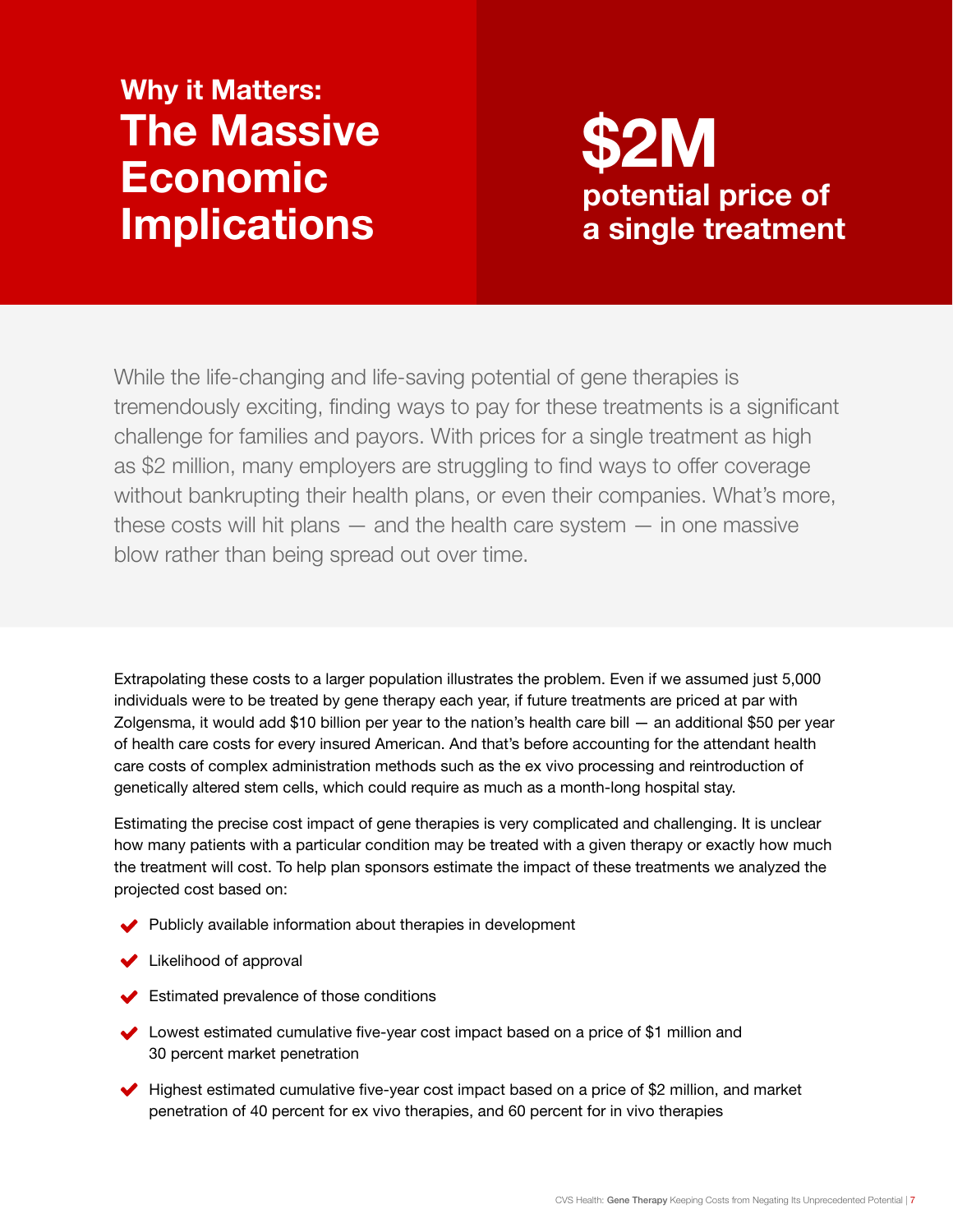# Near-Term Gene Therapy Pipeline\*

| Indication                                                                                                                             | Projected<br><b>Launch Year</b> | Prevalence +<br>Incidence | 5-Year Total Estimated Cost Impact (2020-2024)<br>(In Millions) |                    |  |
|----------------------------------------------------------------------------------------------------------------------------------------|---------------------------------|---------------------------|-----------------------------------------------------------------|--------------------|--|
|                                                                                                                                        |                                 | 2-5 Years                 | Low Market Impact                                               | High Market Impact |  |
| <b>Hemophilia A</b>                                                                                                                    | 2020                            | 7,360                     | \$1,460                                                         | \$5,830            |  |
| Beta-thalassemia major**                                                                                                               | 2020                            | 1,050                     | \$210                                                           | \$550              |  |
| Sanfilippo syndrome type A                                                                                                             | 2021                            | 1,150                     | \$90 <sup>t</sup>                                               | \$350 <sup>+</sup> |  |
| Cerebral adrenoleukodystrophy                                                                                                          | 2021                            | 6,790                     | \$670                                                           | \$1,790            |  |
| Adenosine deaminase severe<br>combined immunodeficiency                                                                                | 2021                            | 1,710                     | \$130                                                           | \$340              |  |
| Leber's hereditary optic neuropathy                                                                                                    | 2021                            | 5,480                     | \$1,090                                                         | \$4,340            |  |
| Choroideremia, an inherited<br>retinal dystrophy                                                                                       | 2021                            | 4,560                     | \$900                                                           | \$3,610            |  |
| <b>Hemophilia B</b>                                                                                                                    | 2021                            | 2,620                     | \$520 <sup>t</sup>                                              | \$2,080            |  |
| <b>Wiskott Aldrich syndrome</b>                                                                                                        | 2022                            | 3,350                     | \$500                                                           | \$1,340            |  |
| <b>Metachromatic leukodystrophy</b>                                                                                                    | 2022                            | 3,420                     | \$510                                                           | \$1,370            |  |
| Sickle cell anemia                                                                                                                     | 2022                            | 117,020                   | \$8,780                                                         | \$23,400           |  |
| 5-Year Total Estimated Cost Impact (2020-2024):                                                                                        |                                 |                           |                                                                 |                    |  |
|                                                                                                                                        |                                 |                           | \$14,850M                                                       | \$45,000M          |  |
| *This is a representative sample of monogenetic therapies in development, not an all-inclusive list of gene therapies in the pipeline. |                                 |                           |                                                                 |                    |  |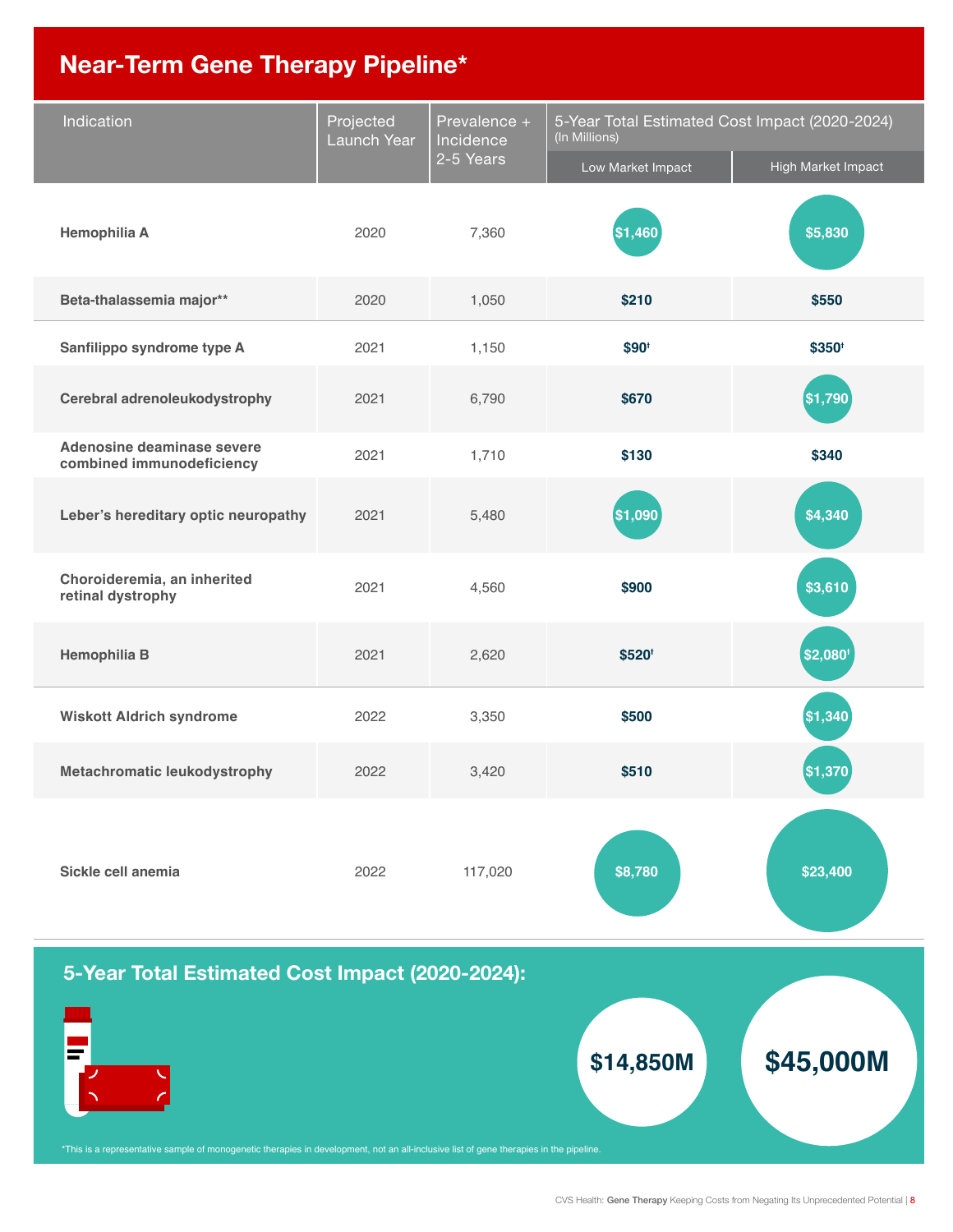

The promise of alleviating a significant amount of suffering could mean that gene therapies are cost effective — at the right price point.

Compounding the challenge of these unprecedented costs is the fact that several things are as yet unknown. For instance, it is too early to tell how long the effects of the treatments — restored vision, disease remission, etc. — will last.

There is not enough patient follow-up data yet to know whether they will truly be "cures" or if the diseases will eventually return. Even if they are not truly cures that are sustained over a patient's lifespan, the promise of alleviating a significant amount of suffering could mean that gene therapies are cost effective — at the right price point. As it stands, the huge, initial costs are clouding that promise.

Because of the potentially prohibitive costs, some employers are considering excluding ultra-high cost gene therapies from their plan benefit coverage. However, doing so might be short-sighted if the treatments are proven to be as effective long-term as they appear to be today. But that can be a tough rationale to accept for plan sponsors facing a large, one-time burst of spending, here and now.

To ensure patients continue to have appropriate access to these therapies, there is a critical need for solutions to reduce the cost impact of these medications to the greatest extent possible. CVS Health is at the forefront of this effort, engaging with manufacturers about how we can partner with them to ensure patients have appropriate access to therapies at a cost that is sustainable to the health care system.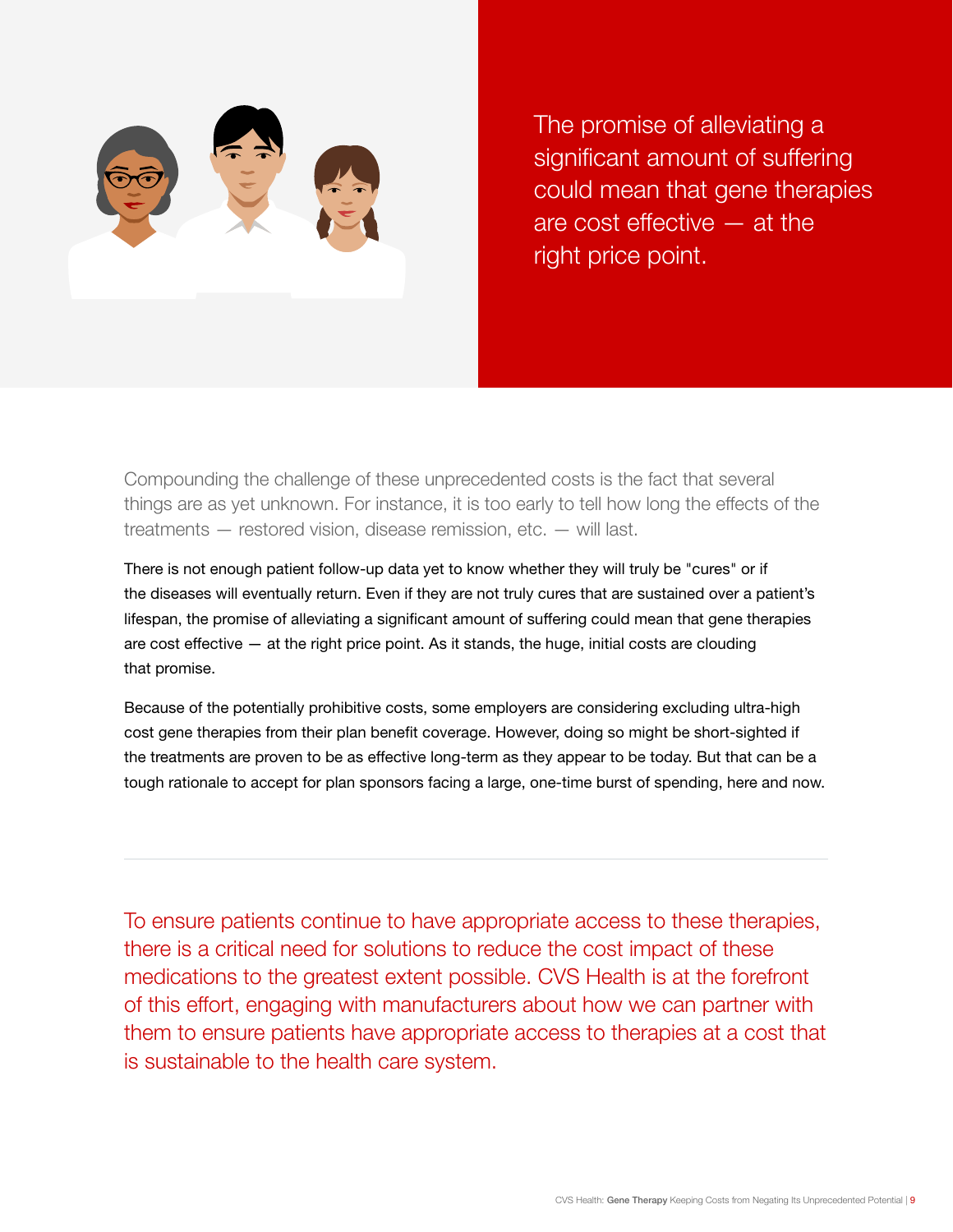## <span id="page-9-0"></span>Approaches to Reduce the Cost Impact of Gene Therapies

There are four complementary approaches — encompassing safety, patient access and care, as well as cost management — that health plans and employers can utilize to reduce the cost impact of gene therapies:

- ◆ Extending the National Medical Excellence Program model
- $\vee$  Evolving the role of specialty pharmacy
- Value-based contracting

**1**

 $\blacktriangleright$  Financial protection programs

## Extending the National Medical Excellence Program Model

The role of CVS Health — with CVS Caremark as a pharmacy benefit manager (PBM), the CVS Specialty pharmacy network and Aetna as a health insurer  $-$  is to help reduce the costs of therapy, while ensuring high-level patient care for those receiving such complex treatments. A majority of gene therapies fall into the medical benefit. Aetna's National Medical Excellence (NME) Program is a good role model for providing valuable support to members in special and complex situations, such as gene therapy. The NME program focuses on supporting patients with complex diseases and needs including bone marrow and organ transplants at leading locations that are selected based on their reported clinical experience, quality of outcomes, and economic factors. The selection of participating institutions takes into consideration the previous track record of experience and quality along with mutually acceptable reimbursement in caring for patients with these kinds of conditions and/or providing these procedures. The NME program refers patients to high-volume institutions with a record of acceptable outcomes. Although quality factors, certifications, processes, and publicly reported volumes/outcomes are not yet available for most gene therapies, extending this program to have designated facilities for gene therapy enables patients to have an ongoing relationship with these centers. The program also offers dedicated NME medical directors with expertise in complex case management, transplantation, and genetic disorders to work with these patients and their doctors.

In our past experience, transplant centers welcomed the opportunity to work with experienced and dedicated health plan representatives — NME nurse case managers and medical director — for high-cost, complex transplant activities and care. Similarly, we expect provider teams dealing with gene-based, cellular, and innovative therapies would likely also welcome direct communication and care collaboration with the NME program for their patients.

Extending an NME model to gene therapy enables patients to have an ongoing relationship with these centers. The program also offers dedicated medical directors with expertise in complex case management, transplantation, and genetic disorders to work with these patients and their doctors.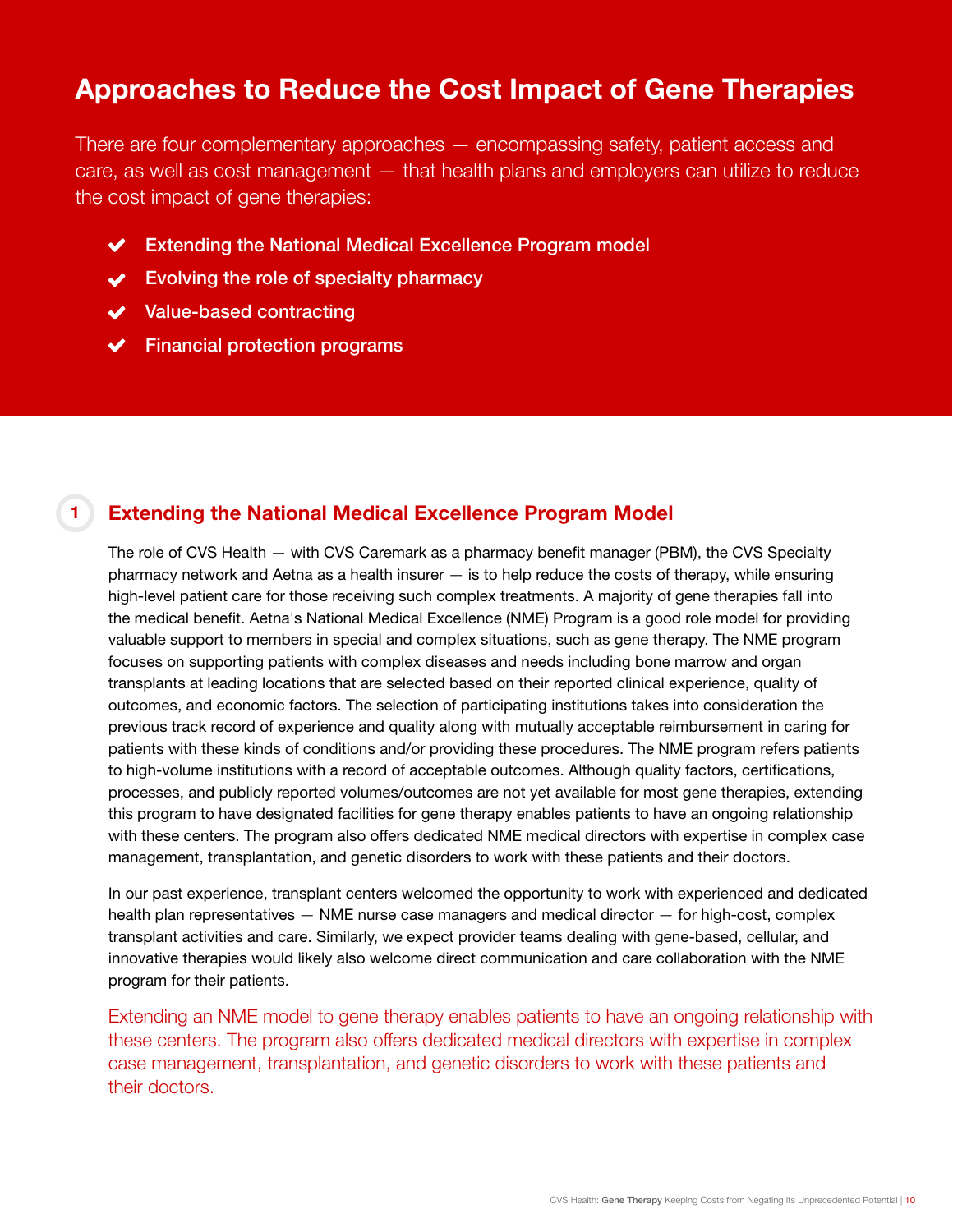#### Evolving the Role of Specialty Pharmacy **2**

Having specialty pharmacies like CVS Specialty purchase gene therapies directly from the manufacturer is an opportunity to reduce the cost impact. Currently, many hospitals and physician offices mark up the cost of a drug even higher than the stated wholesale acquisition cost, after purchasing, and before administering it. If manufacturers were to not provide access to specialty pharmacies, the risk of mark-ups through buy-and-bill is much greater.

PBMs like CVS Caremark can help mitigate the budget impact for payors by providing an installment pay-over-time plan, which would allow the employer group to pay for the medication over several years, lessening the significant impact of a large, immediate cost.

The important consideration here is that the employer or health plan is responsible for the entire cost of the medication at the time of administration regardless of whether the employee or patient is still covered under their plan. While the cost is spread over an extended period, the payor at the time of administration is responsible for the entire cost. Financing options that let plan sponsors pay over time would enable smaller, self-insured payors, who lack the resources of larger payors, to spread the risk of having to pay for the care of a patient on gene therapy. This would mean they can absorb the cost of such therapies without a significant change in year-over-year total patient care costs.

#### Value-Based Contracting **3**

Given the ultra-high costs of these drugs and the expectation that patients will reap durable clinical benefit from these treatments, gene therapies are perfect candidates for value-based contracting.

Consider that currently, there are no long-term studies proving durability of these treatments. In addition, it is not clear that they will work for all patients. It is expected that there will be cases in which the therapy, unfortunately, does not work as expected. For instance, even though ex vivo therapies for blood or lymphatic cancers often have lower mortality rates than standard practice, they continue to have relatively high mortality rates overall. In vivo programs, on the other hand, which generally treat less acutely ill patients, depend on durable activity of the functioning gene.

## Even though manufacturers appear to have confidence in their therapies, value-based contracts, which refund a portion of the cost of the therapy if the patient fails to achieve and sustain an expected clinical response, help tie reimbursement to the expected outcome.

This approach is an especially appealing one for payors because the resulting monitoring would also produce real-world efficacy data, an important consideration for an area where clinical patient trials are likely to be relatively small (given the often low prevalence of the condition) and short.

It does pose some challenges. Patients will have to be followed over a long period of time — typically years — to be able to identify whether the treatment was durable and the patient continues to experience the clinical benefit. This is trackable and can be cost-effective for both the insurer and the payor. However, in order to track outcomes for value-based contracts and support appropriate payment, insurers and manufacturers must be able to stay engaged with patients over time. If the patient moves to a new insurer or employer, it could void the original insurance contract relationship. To account for this, we will need to develop new contractual riders that give insurers the right to continue to engage with the patient, even if he or she no longer has coverage through the original plan and to interact with their former physician even if the patient has changed physicians. This is important because the former employer would still be making installment payments on the patient's behalf.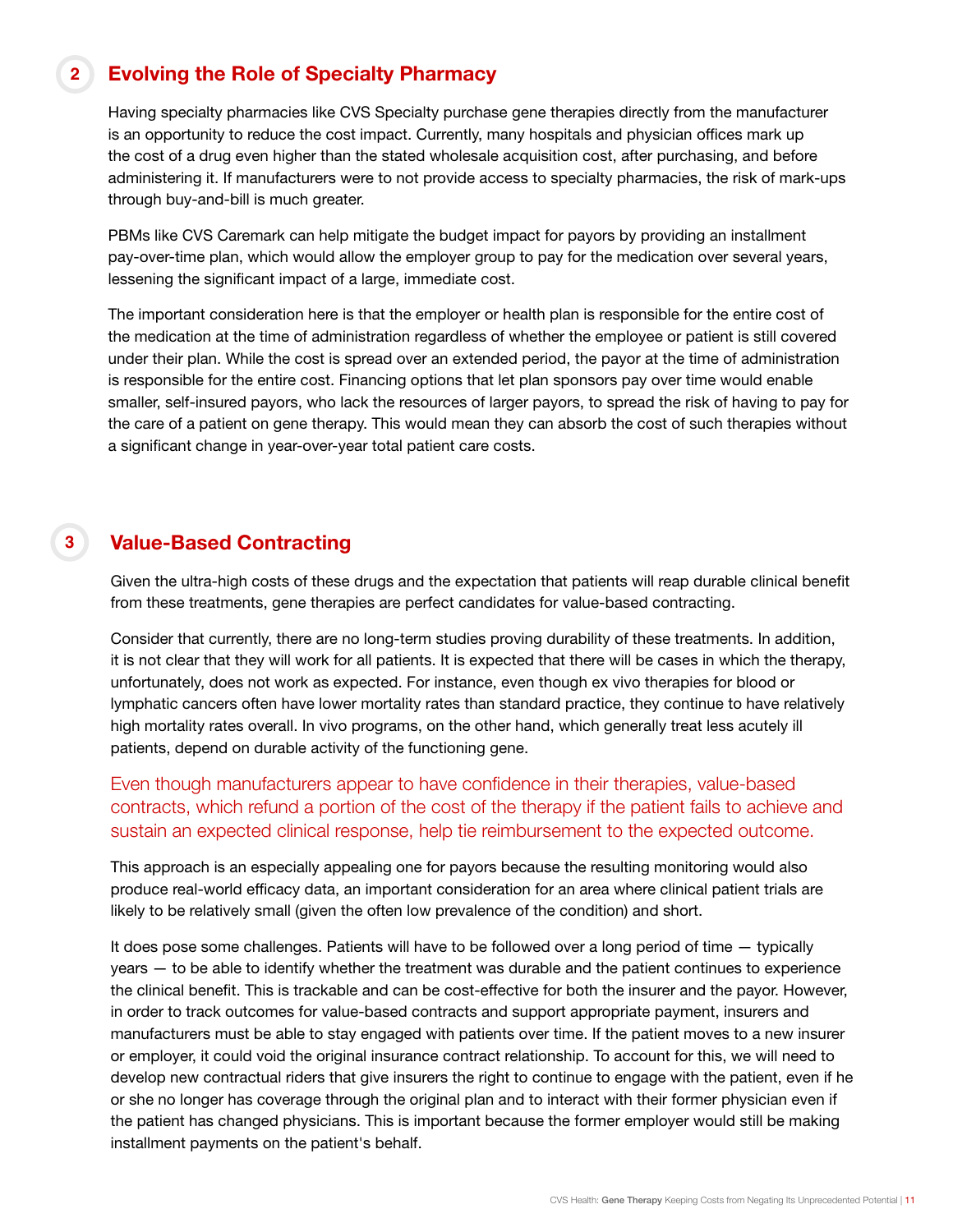Given these evolving relationships with the patient at the nexus, patients may also need to agree to participate in long-term outcomes data collection as a condition for ongoing payment. This breaks new ground in insurance coverage but is necessary because without such provisions, value-based contracting for gene therapy would not work. Specialty pharmacies like CVS Specialty use digital technology to help ensure patient engagement and to gather clinically relevant data to support outcomes reporting.

Another potential barrier to this approach may be current federal health care policy governing the Medicaid "best price" rule. Generally speaking, the policy states that Medicaid beneficiaries should have the lowest available discounted price for a therapy. If a manufacturer offered a 100 percent guarantee on a therapy, and the treatment failed to work at all, meaning the entire purchase price had to be refunded, that could be interpreted as the "discounted price" being \$0.

In the unlikely event that happened, policy makers may expect the Medicaid program to have access to the treatment at no cost. The Centers for Medicare & Medicaid Services (CMS) should have access to, and be able to, adopt the most competitive value-based contracts available in the market. However, they should amend the "best price" rule (via waiver or otherwise) to allow for these very highly priced therapies to be covered under value-based arrangements that make them more affordable with less risk over time. Discussions about these issues are ongoing with CMS.

## **4** Financial Protection Programs

For large employers, even ultra-high cost gene therapies — while they will have an inflationary impact are likely to be manageable. An added \$66 billion in annual costs in a health care system currently sized at \$3.5 trillion is about 2 percent in new costs.

For smaller employers with self-insured plans, a single patient needing a gene therapy — even one priced at \$1 mllion dollars, half of the most expensive gene therapy current available — could pose an actuarial risk. For a 2,000-employee client, the impact could represent a substantial increase in total cost.

Stop loss policies have traditionally helped with large unanticipated medical costs and may provide coverage for gene therapies, particularly as the number of available treatments increase over time.

For customers who choose to not purchase a traditional stop loss policy, we are developing a focused insurance product that offers financial protection for gene therapies by spreading the actuarial risk across a pool of enrolled members. Such a product could help mitigate the financial risk posed, minimizing the risk of bankrupting a relatively small employer due to the impact of a single patient who needs an ultrahigh cost therapy. If adopted broadly by a large number of clients, it would have a predictable reasonable fixed cost, making it possible for payors to continue offering coverage for gene therapies while ensuring the financial viability of their benefit plan.

Together, these steps can help lower costs for payors while ensuring appropriate access to these life-changing therapies.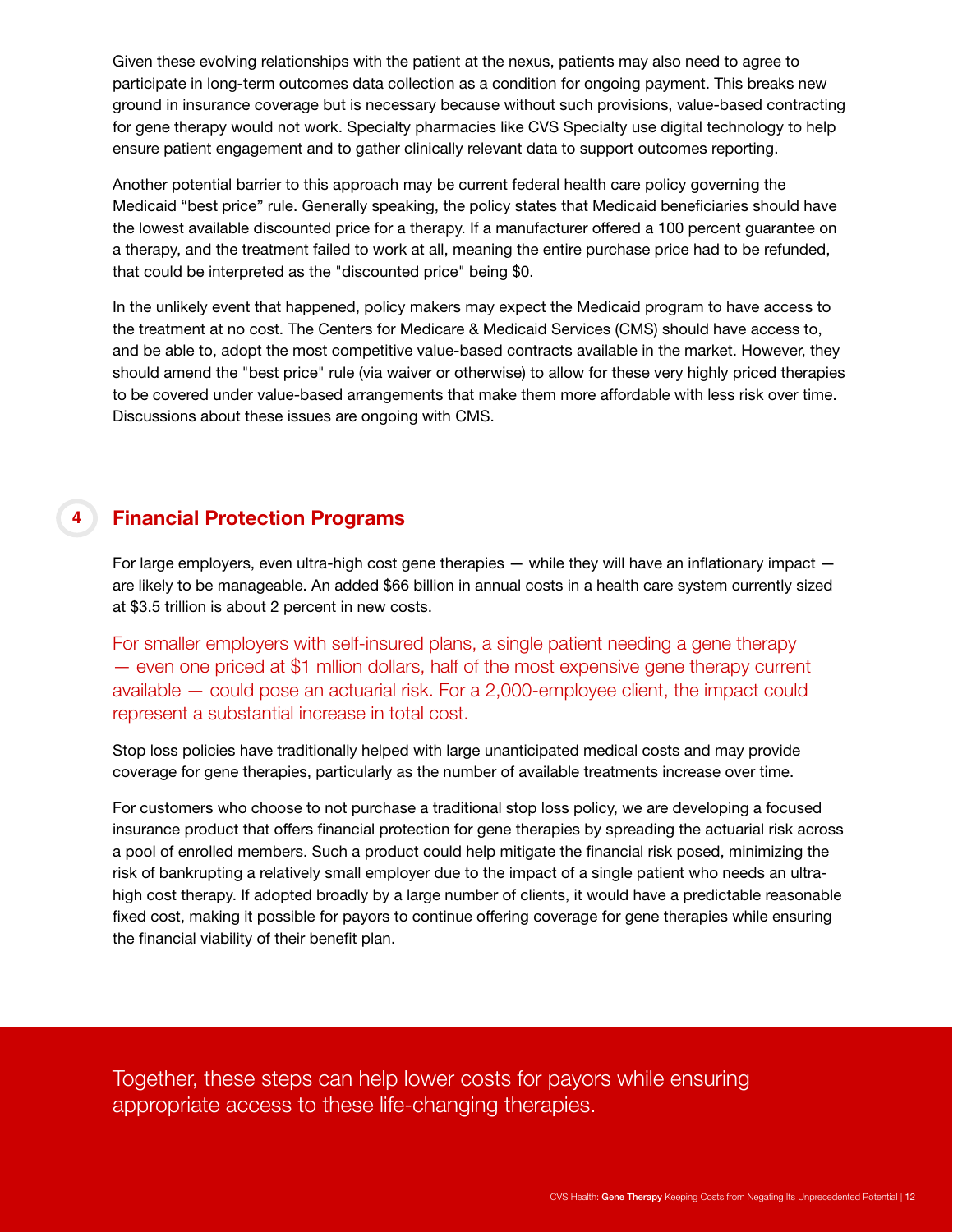# <span id="page-12-0"></span>Considerations for Government Payors

Government payors will have an important role to play in determining the ultimate cost of gene therapies. More than 50 percent of births in the United States today involve mothers and children insured by Medicaid.<sup>[1](#page-13-0)3</sup> In such cases, it will likely fall to the Medicaid program to pay for treatment of genetic disorders, like SMA, that manifest in childhood and need to be treated early in a child's life. The share of children with special health care needs covered by Medicaid or the Children's Health Insurance Plan is about 47 percent.<sup>[1](#page-13-0)4</sup> Similarly, someone with sickle cell disease may experience disability and therefore qualify for Medicare, or be dually qualified for Medicare and Medicaid. Many states rely on managed Medicaid programs. However, for treatments such as ultra-high cost gene therapies, some states are beginning to create "carve-out" coverage decisions, and are directly contracting with the manufacturers on a fixed-fee basis. We may continue to see more evolution in how regulatory authorities look to manage the cost of these treatments.

We are actively working with CMS as policy makers contemplate ways to make these treatments more affordable.



 $-47\%$ 

of children with special health care needs are covered by Medicaid or the Children's Health Insurance Plan<sup>[1](#page-13-0)4</sup>



The age of the genome, and gene therapies, is upon us and we should all applaud and support the promise it brings to alleviate a tremendous amount of human suffering.

At CVS Health, we are designing programs for our clients that can help mitigate the cost impact and ensure better access to appropriate therapies. Most of what is outlined here are straightforward changes that most stakeholders, including manufacturers, can support. If implemented, they are likely to prove extraordinarily important in helping ensure that the price of gene therapies do not prove unsustainable for our health care system.